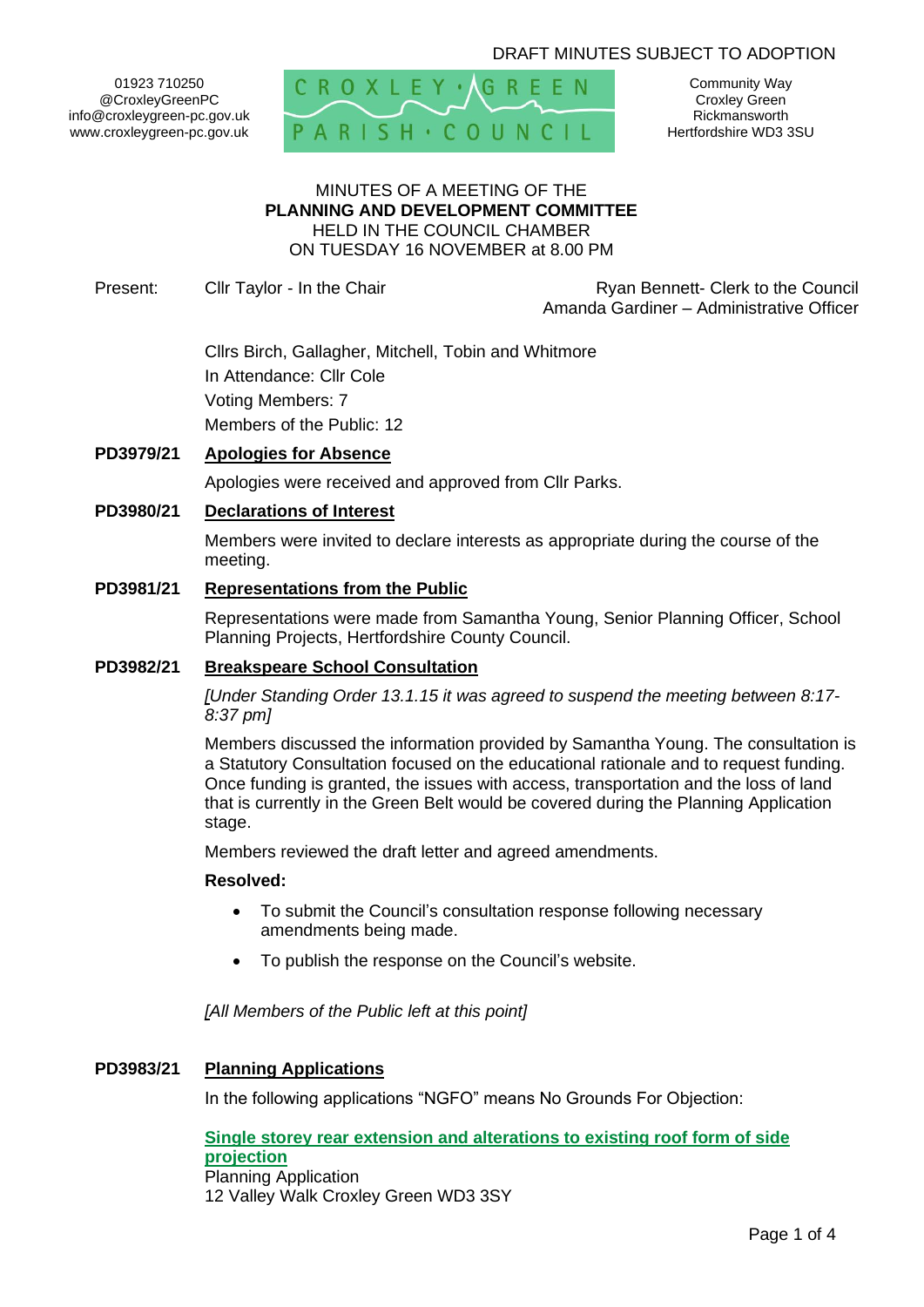Ref. No: 21/2472/FUL | Received: Mon 25 Oct 2021 | Validated: Fri 29 Oct 2021 | Status: Pending Consideration

**Croxley Green Parish Council Decision: NGFO subject to reasonable neighbour comments**

**[Single storey rear extension and alterations to roof form of existing rear](https://www3.threerivers.gov.uk/online-applications/applicationDetails.do?activeTab=summary&keyVal=R1Q8U4QFHRK00&prevPage=inTray)  [projection.](https://www3.threerivers.gov.uk/online-applications/applicationDetails.do?activeTab=summary&keyVal=R1Q8U4QFHRK00&prevPage=inTray)**

Planning Application 2 Woodland Chase Croxley Green WD3 3FN Ref. No: 21/2513/FUL | Received: Fri 29 Oct 2021 | Validated: Fri 29 Oct 2021 | Status: Pending Consideration

**Croxley Green Parish Council Decision: NGFO. CGPC note the small plot and request the planning officer to confirm that the application leaves sufficient amenity space in the curtilage.**

**[Single storey front, side and rear extensions, two storey side extension and](https://www3.threerivers.gov.uk/online-applications/applicationDetails.do?activeTab=summary&keyVal=R1OIK0QF0DC00&prevPage=inTray)  [extension to existing dormer windows](https://www3.threerivers.gov.uk/online-applications/applicationDetails.do?activeTab=summary&keyVal=R1OIK0QF0DC00&prevPage=inTray)**

Planning Application 4 Scots Hill Close Croxley Green Hertfordshire WD3 3AF Ref. No: 21/2507/FUL | Received: Thu 28 Oct 2021 | Validated: Mon 01 Nov 2021 | Status: Pending Consideration

**Croxley Green Parish Council Decision: CGPC suggest that a sloping porch roof similar to No.2 would be more in keeping with the street scene.**

## **Two storey side and single [storey front and rear extension](https://www3.threerivers.gov.uk/online-applications/applicationDetails.do?activeTab=summary&keyVal=R1MJMGQFHQO00&prevPage=inTray)**

Planning Application

124 Kenilworth Drive Croxley Green WD3 3NA Ref. No: 21/2494/FUL | Received: Wed 27 Oct 2021 | Validated: Mon 01 Nov 2021 | Status: Pending Consideration

**Croxley Green Parish Council Decision: NGFO providing the first floor is more than 1 metre from the boundary. Materials, ridge and pitch of roof to extension should match existing.**

**[Construction of part single, part two storey side and rear extension, loft](https://www3.threerivers.gov.uk/online-applications/applicationDetails.do?activeTab=summary&keyVal=R1264JQFHMS00&prevPage=inTray)  [conversion including hip to gable roof](https://www3.threerivers.gov.uk/online-applications/applicationDetails.do?activeTab=summary&keyVal=R1264JQFHMS00&prevPage=inTray) alterations, rear dormer and front [rooflights, alterations to fenestration and construction of detached outbuilding](https://www3.threerivers.gov.uk/online-applications/applicationDetails.do?activeTab=summary&keyVal=R1264JQFHMS00&prevPage=inTray)  to [rear](https://www3.threerivers.gov.uk/online-applications/applicationDetails.do?activeTab=summary&keyVal=R1264JQFHMS00&prevPage=inTray)**

Planning Application

129 Watford Road Croxley Green WD3 3DX Ref. No: 21/2422/FUL | Received: Mon 18 Oct 2021 | Validated: Tue 02 Nov 2021 | Status: Pending Consideration

**Croxley Green Parish Council Decision: CGPC object to the application for the following reasons:**

- **Details on the front side extension are not respecting the local architectural details and together with the gabled end will make the pair of houses unbalanced.**
- **Does not comply with Neighbourhood Plan CA2**
- **Gable at the rear of the property will overshadow the neighbouring property.**

**If the officer is minded to approve, CGPC request that the application is discussed by the TRDC planning committee.**

## **[Demolition of existing conservatory and construction of single storey rear and](https://www3.threerivers.gov.uk/online-applications/applicationDetails.do?activeTab=summary&keyVal=R1S3MHQFHRU00&prevPage=inTray)  [side extension.](https://www3.threerivers.gov.uk/online-applications/applicationDetails.do?activeTab=summary&keyVal=R1S3MHQFHRU00&prevPage=inTray)**

Planning Application

14 Dickinson Avenue Croxley Green WD3 3EX

Ref. No: 21/2517/FUL | Received: Mon 01 Nov 2021 | Validated: Mon 01 Nov 2021 | Status: Pending Consideration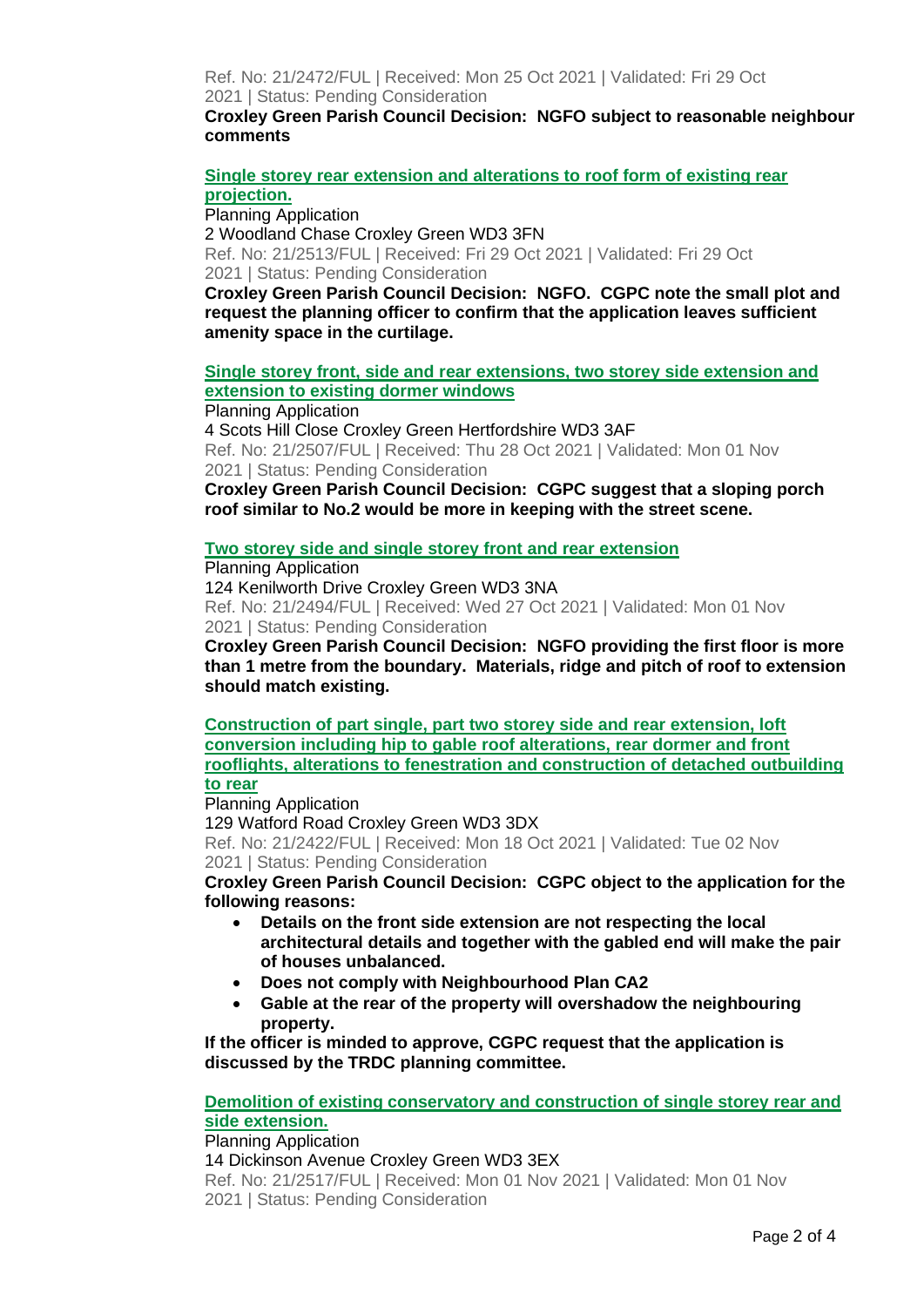## **Croxley Green Parish Council Decision: NGFO subject to reasonable neighbour comments**

## **[Single storey rear extension](https://www3.threerivers.gov.uk/online-applications/applicationDetails.do?activeTab=summary&keyVal=R1KOYEQFHPT00&prevPage=inTray)**

Planning Application 139 New Road Croxley Green WD3 3EN Ref. No: 21/2480/FUL | Received: Tue 26 Oct 2021 | Validated: Fri 29 Oct 2021 | Status: Pending Consideration **Croxley Green Parish Council Decision: NGFO**

**[Part Retrospective: Demolition of existing residential dwelling and erection of](https://www3.threerivers.gov.uk/online-applications/applicationDetails.do?activeTab=summary&keyVal=R1MJLBQFHQE00&prevPage=inTray)  [two storey building with accommodation within roof served by rooflights to be](https://www3.threerivers.gov.uk/online-applications/applicationDetails.do?activeTab=summary&keyVal=R1MJLBQFHQE00&prevPage=inTray)  [used as a dental surgery \(Use Class D1\), including change of use of site from](https://www3.threerivers.gov.uk/online-applications/applicationDetails.do?activeTab=summary&keyVal=R1MJLBQFHQE00&prevPage=inTray)  [residential to D1 \(Dentist\)](https://www3.threerivers.gov.uk/online-applications/applicationDetails.do?activeTab=summary&keyVal=R1MJLBQFHQE00&prevPage=inTray)**

Planning Application Memoria 131 Watford Road Croxley Green WD3 3DX Ref. No: 21/2489/RSP | Received: Wed 27 Oct 2021 | Validated: Mon 01 Nov 2021 | Status: Pending Consideration

**Croxley Green Parish Council Decision: NGFO**

# **[Single storey side and rear extension, conversion of garage to habitable room,](https://www3.threerivers.gov.uk/online-applications/applicationDetails.do?activeTab=summary&keyVal=R1DA7ZQFHOS00&prevPage=inTray)  [front porch and alterations to fenestration](https://www3.threerivers.gov.uk/online-applications/applicationDetails.do?activeTab=summary&keyVal=R1DA7ZQFHOS00&prevPage=inTray)**

Planning Application 10 Norwich Way Croxley Green WD3 3SP Ref. No: 21/2464/FUL | Received: Fri 22 Oct 2021 | Validated: Fri 29 Oct 2021 | Status: Pending Consideration **Croxley Green Parish Council Decision: CGPC suggest that a sloping porch** 

**roof instead of the gable would be more in keeping with the street scene.**

# **[Single storey rear extension and loft conversion including rear dormer and](https://www3.threerivers.gov.uk/online-applications/applicationDetails.do?activeTab=summary&keyVal=R1MUNOQFHQZ00&prevPage=inTray)  [rooflights](https://www3.threerivers.gov.uk/online-applications/applicationDetails.do?activeTab=summary&keyVal=R1MUNOQFHQZ00&prevPage=inTray)**

Planning Application 10 Owens Way Croxley Green WD3 3PT Ref. No: 21/2500/FUL | Received: Wed 27 Oct 2021 | Validated: Tue 09 Nov 2021 | Status: Pending Consideration

**Croxley Green Parish Council Decision: NGFO subject to an assessment of the impact of the size of the rear dormer on the street scene**

*[Cllr Cole left at 21:20 – not sure what point of the meeting he left]*

## **PD3984/21 Recent Decisions by Three Rivers District Council**

### **Approved**

| <b>Application:</b>    | Construction of front porch, first floor rear extension and<br>alterations to fenestration                                                                                                                   |
|------------------------|--------------------------------------------------------------------------------------------------------------------------------------------------------------------------------------------------------------|
| <b>Address:</b>        | 281 New Road Croxley Green WD3 3HE                                                                                                                                                                           |
| <b>Application No:</b> | 21/1988/FUL                                                                                                                                                                                                  |
| <b>CGPC Decision</b>   | CGPC object to the size of the porch which is not in<br>keeping with Neighbourhood Plan CA2. If the Planning<br>Officer is minded to approve, then CGPC do not request<br>that it is called in to Committee. |
| <b>TRDC Decision</b>   | Approved                                                                                                                                                                                                     |
| <b>Application:</b>    | Replacement of existing conservatory roof with roof tiles to<br>match dwelling                                                                                                                               |
| <b>Address:</b>        | 15 Richmond Way Croxley Green WD3 3SF                                                                                                                                                                        |